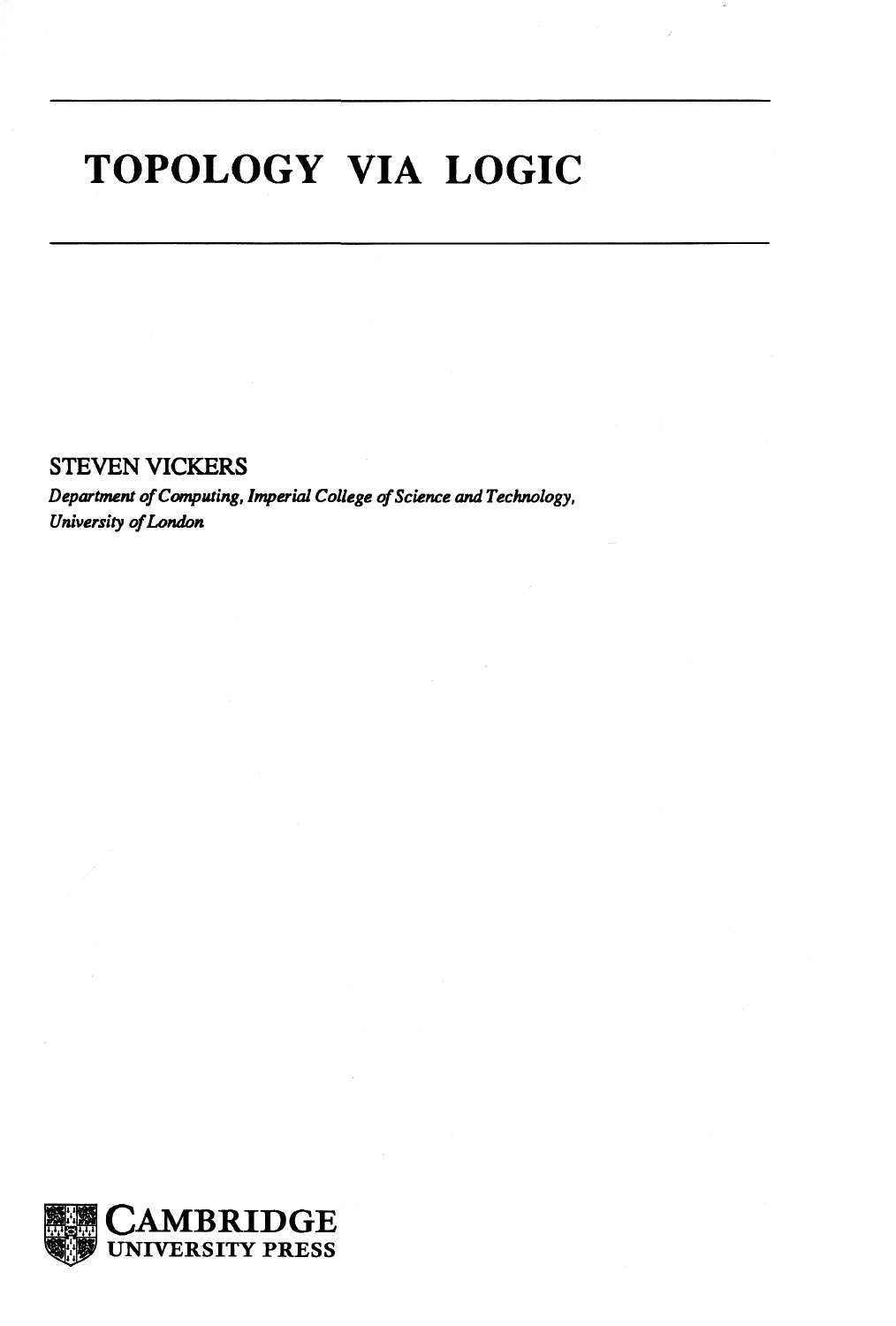|   | Preface                                                                          |                                       |    |  |  |
|---|----------------------------------------------------------------------------------|---------------------------------------|----|--|--|
|   | Notation                                                                         |                                       |    |  |  |
|   |                                                                                  |                                       |    |  |  |
| 1 | Introduction                                                                     | A Historical Overview                 | 1  |  |  |
| 2 |                                                                                  | Affirmative and refutative assertions | 5  |  |  |
|   | In which we see a Logic of Finite Observations and take this as the notion we    |                                       |    |  |  |
|   | want to study.                                                                   |                                       |    |  |  |
| 3 | Frames                                                                           |                                       | 12 |  |  |
|   | In which we set up an algebraic theory for the Logic of Finite Observations: its |                                       |    |  |  |
|   |                                                                                  | <i>algebras are</i> frames.           |    |  |  |
|   | 3.1                                                                              | Algebraicizing logic                  | 12 |  |  |
|   | 3.2                                                                              | Posets                                | 13 |  |  |
|   | 3.3                                                                              | Meets and joins                       | 14 |  |  |
|   | 3.4                                                                              | Lattices                              | 18 |  |  |
|   | 3.5                                                                              | Frames                                | 21 |  |  |
|   | 3.6                                                                              | Topological spaces                    | 22 |  |  |
|   | 3.7                                                                              | Some examples from computer science   | 23 |  |  |
|   |                                                                                  | Finite observations on bit streams    | 23 |  |  |
|   |                                                                                  | Different physical assumptions        | 27 |  |  |
|   |                                                                                  | Flat domains                          | 28 |  |  |
|   |                                                                                  | <b>Function</b> spaces                | 29 |  |  |
|   | 3.8                                                                              | Bases and subbases                    | 31 |  |  |
|   | 3.9                                                                              | The real line                         | 32 |  |  |
|   | 3.10                                                                             | Complete Heyting algebras             | 34 |  |  |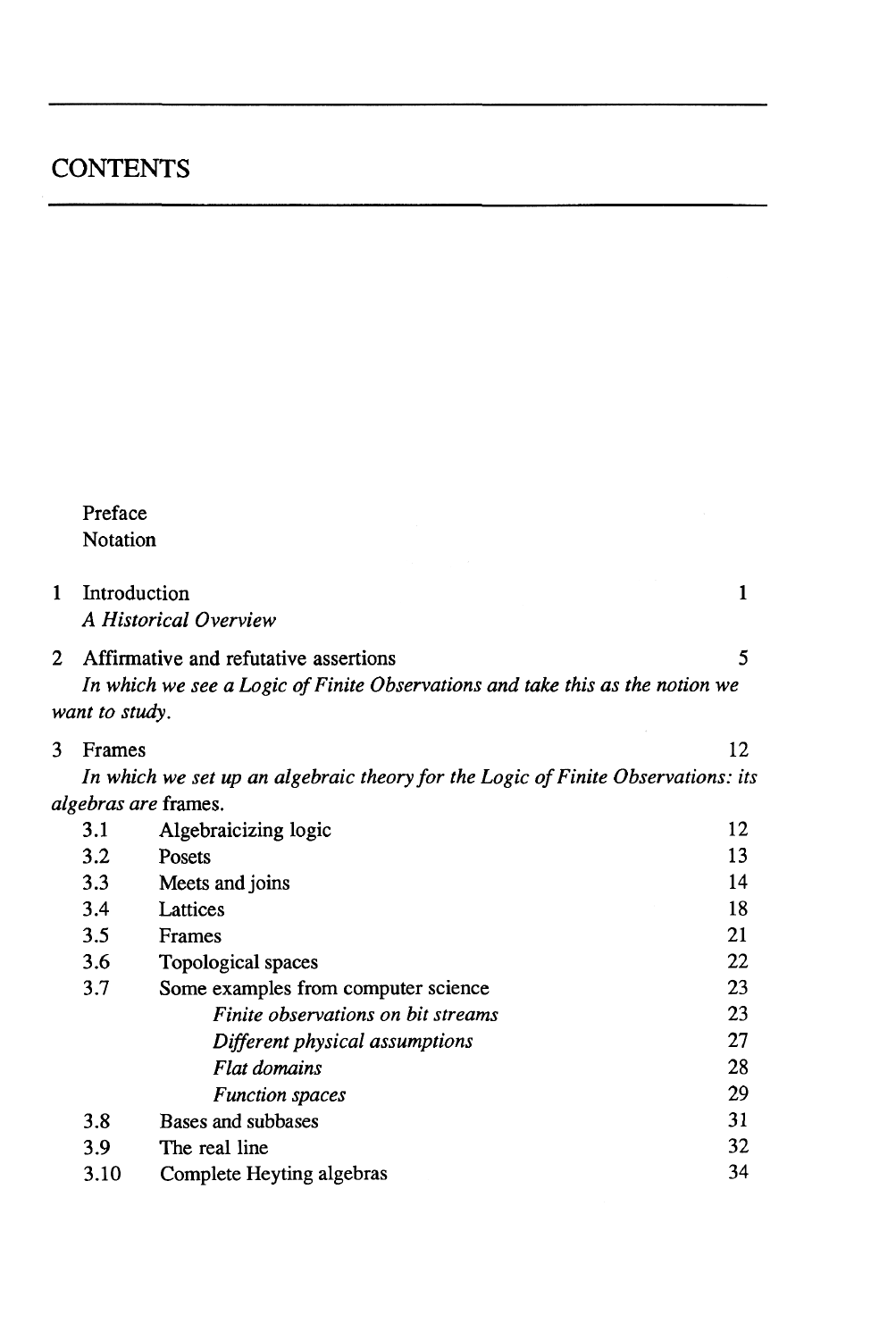| 4                                  |                                                                                  | Frames as algebras                                                           | 38  |  |
|------------------------------------|----------------------------------------------------------------------------------|------------------------------------------------------------------------------|-----|--|
|                                    | In which we see methods that exploit our algebraicizing of logic.                |                                                                              |     |  |
|                                    | 4.1                                                                              | Semilattices                                                                 | 38  |  |
|                                    | 4.2                                                                              | Generators and relations                                                     | 39  |  |
|                                    | 4.3                                                                              | The universal characterization of presentations                              | 42  |  |
|                                    | 4.4                                                                              | Generators and relations for frames                                          | 46  |  |
| 5                                  |                                                                                  | Topology: the definitions                                                    | 52  |  |
|                                    | In which we introduce Topological Systems, subsuming topological spaces and      |                                                                              |     |  |
|                                    | locales.                                                                         |                                                                              |     |  |
|                                    | 5.1                                                                              | Topological systems                                                          | 52  |  |
|                                    | 5.2                                                                              | Continuous maps                                                              | 54  |  |
|                                    | 5.3                                                                              | Topological spaces                                                           | 57  |  |
|                                    |                                                                                  | Spatialization                                                               | 59  |  |
|                                    | 5.4                                                                              | Locales                                                                      | 60  |  |
|                                    |                                                                                  | Localification                                                               | 62  |  |
|                                    | 5.5                                                                              | Spatial locales or sober spaces                                              | 64  |  |
|                                    | 5.6                                                                              | Summary                                                                      | 67  |  |
| 6                                  |                                                                                  | New topologies for old                                                       | 70  |  |
|                                    |                                                                                  | In which we see some ways of constructing topological systems, and some ways |     |  |
| of specifying what they construct. |                                                                                  |                                                                              |     |  |
|                                    | 6.1                                                                              | Subsystems                                                                   | 70  |  |
|                                    | 6.2                                                                              | Sublocales                                                                   | 71  |  |
|                                    | 6.3                                                                              | Topological sums                                                             | 76  |  |
|                                    | 6.4                                                                              | Topological products                                                         | 80  |  |
| $7_{\scriptscriptstyle{\sim}}$     | Point logic                                                                      |                                                                              | 89  |  |
|                                    | In which we seek a logic of points, and find an ordering and a weak disjunction. |                                                                              |     |  |
|                                    | 7.1                                                                              | The specialization preorder                                                  | 89  |  |
|                                    | 7.2                                                                              | Directed disjunctions of points                                              | 92  |  |
|                                    | 7.3                                                                              | The Scott topology                                                           | 95  |  |
| 8                                  | Compactness                                                                      |                                                                              | 98  |  |
|                                    |                                                                                  | In which we define conjunctions of points and discover the notion of         |     |  |
|                                    | compactness.                                                                     |                                                                              |     |  |
|                                    | 8.1                                                                              | Scott open filters                                                           | 98  |  |
|                                    | 8.2                                                                              | The Hofmann–Mislove Theorem                                                  | 100 |  |
|                                    | 8.3                                                                              | Compactness and the reals                                                    | 103 |  |
|                                    | 8.4                                                                              | Examples with bit-streams                                                    | 105 |  |
|                                    | 8.5                                                                              | Compactness and products                                                     | 106 |  |
|                                    |                                                                                  |                                                                              |     |  |